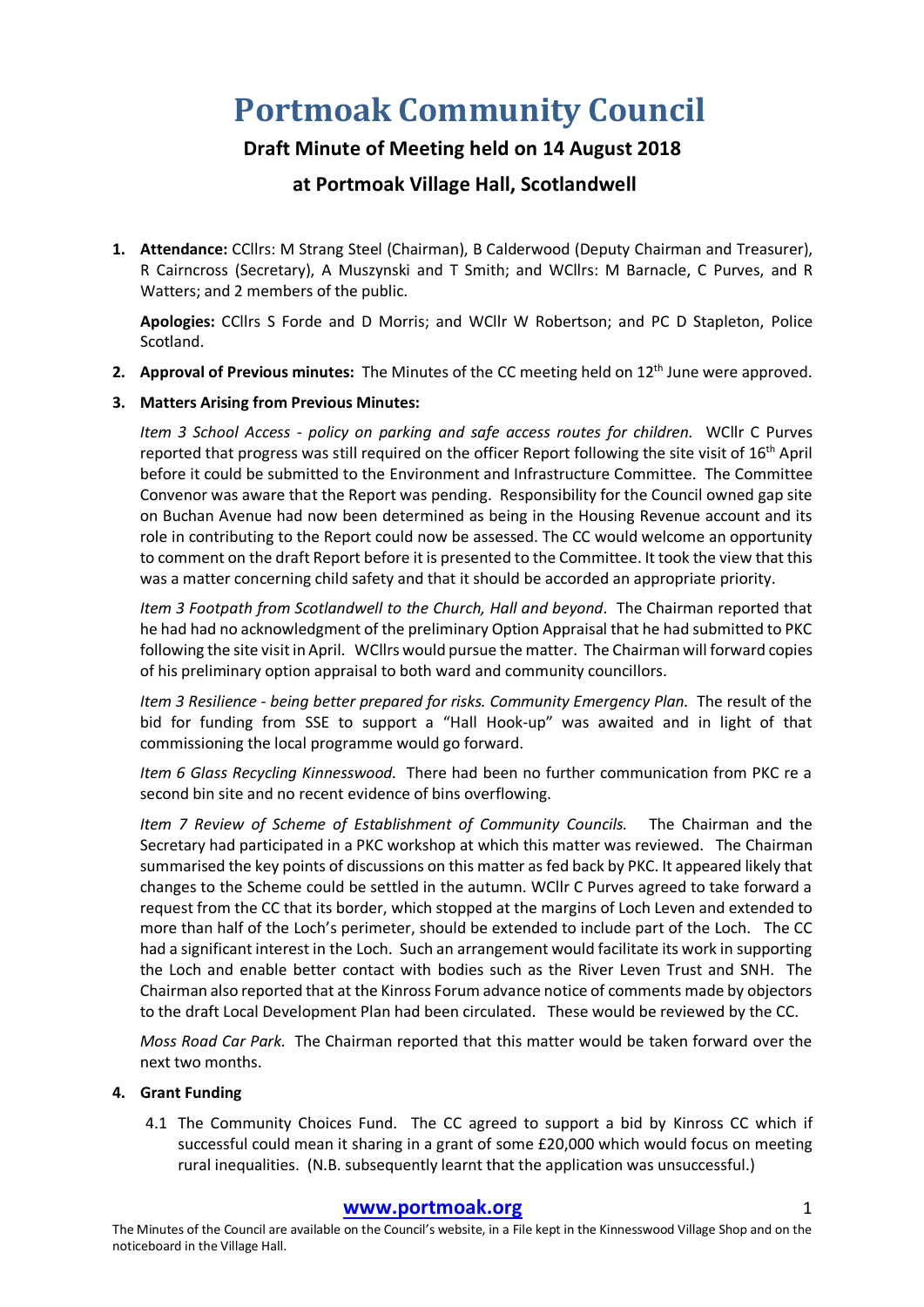- 4.2 Transport Funding new Transport Initiatives (closes 26th October). This was of interest to the CC but would require further consideration before proceeding. CCllr Calderwood would consult residents on the matter and the matter would be reviewed before October.
- 4.3 Paths For all grants. All grants were now closed for the current year.

#### **5. Reports**

- 5.1 **Police:** The local police report was noted: fly tipping at Arnot; a caravan fire; theft of a stone planter from Scotlandwell; and the theft of a new trailer from Lochend Farm. The Area Commander's Bulletins of  $13^{th}$ ,  $20^{th}$ ,  $27^{th}$  June,  $4^{th}$ ,  $11^{th}$ ,  $18^{th}$ ,  $25^{th}$  July and  $2^{nd}$  August were noted.
- 5.2 **Treasurer**: The balance at the month ending 30<sup>th</sup> April was £344.20 in the General Account; and £1,192.63 in the Michael Bruce Way Account giving a total of £1,536.83. The new "Holding Account" No. 3 held £1, 500.00.

#### 5.3 **Planning**:

- *New applications:*
	- a. *18/01333/FLL. Strathview Leslie Road Scotlandwell, Extension to dwellinghouse.* No comment.
	- b. *18/01217/FULL (Fife). Westfield Biomass Plant. Variation of condition governing the approved mix of bio fuel.* No comment
	- *c. 18/01260/PNA. Lomondmuir Farm Wester Balgedie.* Erection of an agricultural building. No comment.
	- d. *18/01210/FLL. West Feal Cottage Auchmuirbridge. Change of land use, erecting garage*. No comment.
	- *e. 18/01050/FLL. Barley Riggs Easter Balgedie. Alterations and house extension.* No comment
	- f. *18/01125/FLL. Causeway Cottage (In retrospect) Erecting workshop, garage and stable extension*. No comment. Separately The CC had become aware of concerns of the Scottish Gliding Centre re unrestricted tree growth at Causeway Cottage which risked jeopardising airfield safety and for which there appeared to be no supportive planning condition in place. Pending further inquiry it may contact PKC in respect of this matter.
	- *g. 18/00974/FLL West Brackly Farm, Erection of replacement house.* No comment.
- *Progress with Developments:*
	- a. *16/03661/FUL, 17/03377/FUL, 07/00170/CEIA. Westfield.* Following their presentation to the CC in June the Chairman had written to Hargreaves/Brockwell pursuing a meeting with residents of the B9097 and the arrangements for establishing a Liaison Group. A meeting of representatives from Hargreaves/Brockwell with B9097 residents together with representatives of the CC is planned for late September. WCllr M Barnacle would participate and will invite relevant PKC officials to the meeting.
	- b. *17/02227/FLL. Levenmouth, Scotlandwell.* Erection of two houses. There had been no response from Chair of the Planning and Development Management Committee to Chairman's letter. The matter would be pursued by WCllr C Purves.
	- c. *18/00667/FLL. Former Lomond Inn, Kinnesswood.* Erection of a dwellinghouse. The Chairman reported that he and CClrs Calderwodd and Muszynski will meet with the Developer on Saturday 18<sup>th</sup> August.

#### **www.portmoak.org** 2